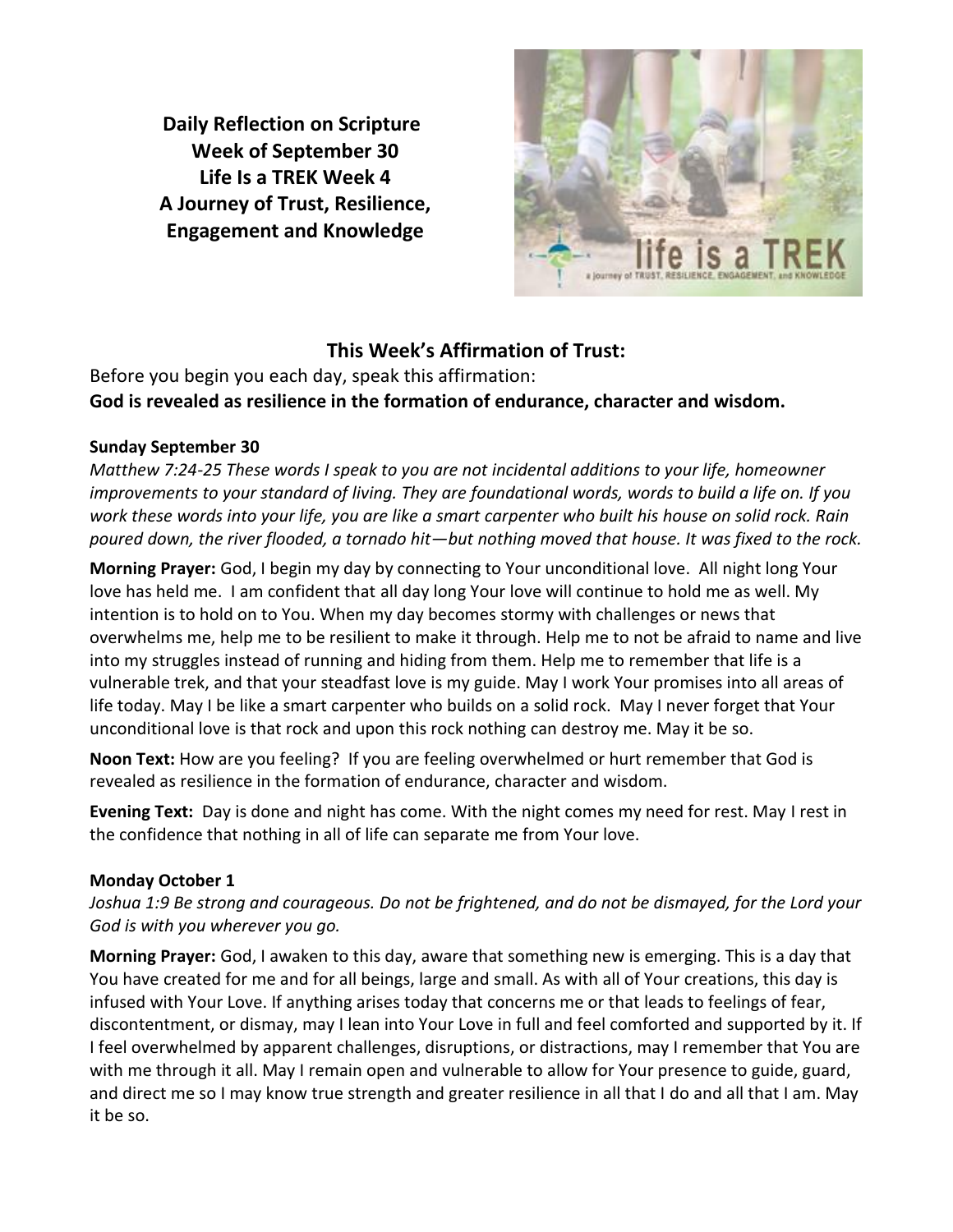**Noon Text:** Pause. Breathe. Bring to mind one way that you are uniquely gifted. Who might be blessed by experiencing that gift today? How and where can you share it?

**Evening Text:** God, thank you for strengthening me through Your Love today. I settle in for the evening and rest, knowing You are with me always.

### **Tuesday October 2**

*Isaiah 41:10 Fear not, for I am with you; be not dismayed, for I am your God; I will strengthen you, I will help you, I will uphold you with my righteous right hand.*

**Morning Prayer:** God, as I awaken, I think of what is ahead of me today. Some days that can be pretty overwhelming and often I feel at my most vulnerable in this predawn time, anticipating the many challenges I might face throughout my day. This scripture reminds me You are with me always. Instead of allowing my fears to dictate my day, I will reach out to You, clinging to the knowledge that You will strengthen and hold me in Your love. May it be so.

**Noon Text:** Pause, take a breath. Are you allowing your vulnerabilities to dictate your day? Cling to God's love, resilience comes from Him.

**Evening Text:** As I come to rest I am grateful God, that with Your help I was able face each challenge today. Now I rest secure in Your love and will be ready for tomorrow.

#### **Wednesday October 3**

*II Corinthians 4:8-9 We are afflicted in every way, but not crushed; perplexed, but not driven to despair; persecuted, but not forsaken; struck down, but not destroyed.*

**Morning Prayer:** God, no matter what this day brings, I will remember that Your love is greater than anything life may throw at me. My spirit will not be forsaken or destroyed. May it be so.

**Noon text:** Reflect on the experiences of your day so far. Be grateful for the good, be encouraged that the challenges cannot defeat you. You are not alone.

**Evening Text:** God, as I release the events of this day, both uplifting and challenging, I will rest in the knowledge that Your spirit has been with me through it all.

#### **Thursday October 4**

*Romans 12:12 Rejoice in hope, be patient in tribulation, be constant in prayer.*

**Morning Prayer:** God, remind me that faith is often tested in the caldron of pain, disappointment and tragedy. Help me to trust You during these difficult times, no matter how painful. Give me the strength to endure pain and tragedy in the light of Your grace for this endurance builds character and wisdom that is part of Your will for me. May it be so.

**Noon Text:** God, give me the strength to endure disappointment and tragedy with the hope only Your love and grace can provide.

**Evening Text:** God, as the day comes to an end, and my mind is troubled, I rely on my faith in You to provide rest and hope for a new day.

#### **Friday October 5**

*Romans 15:13 May the God of hope fill you with all joy and peace in believing, so that by the power of the Holy Spirit you may abound in hope.*